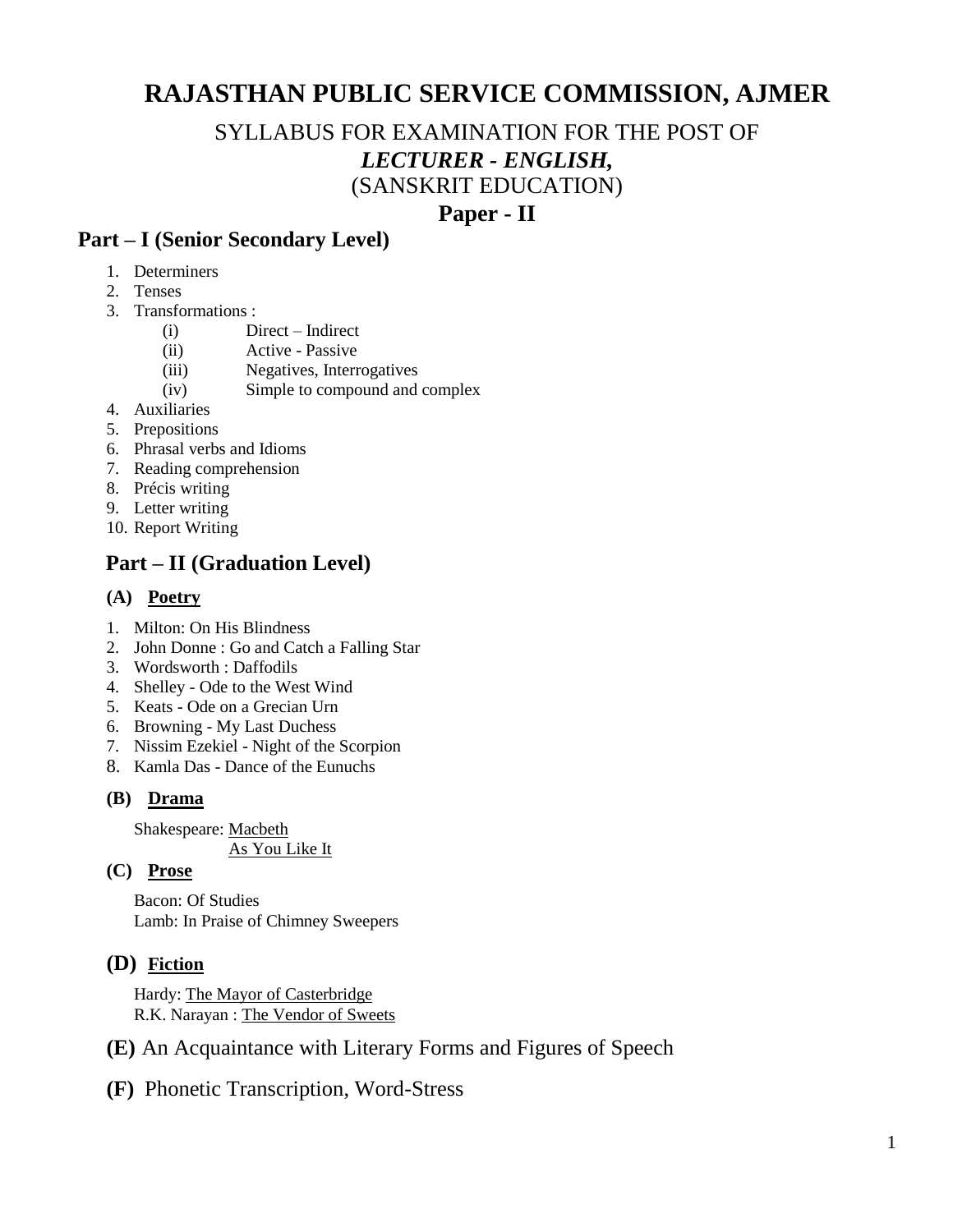## **Part – III (Post-Graduation Level)**

- (A) T.S. Eliot The Waste Land Harold Pinter - The Birthday Party Anita Desai - Cry, the Peacock
- (B) Varieties of Languages: Creole, Pidgin, Code - Switching, Code - Mixing,

### **Part – IV (Educational Psychology, Pedagogy, Teaching Learning Material, Use of computers and Information Technology in Teaching Learning)**

- 1. Importance of Psychology in Teaching-Learning :
	- Learner,
	- Teacher,
	- Teaching-learning process,
	- School effectiveness.
- 2. Development of Learner :
	- Cognitive, Physical, Social, Emotional and Moral development patterns and characteristics among adolescent learner.
- 3. Teaching Learning :
	- Concept, Behavioural, Cognitive and constructivist principles of learning and its implication for senior secondary students.
	- Learning characteristics of adolescent and its implication for teaching.
- 4. Managing Adolescent Learner :
	- Concept of mental health and adjustment problems.
	- Emotional Intelligence and its implication for mental health of adolescent.
	- Use of guidance techniques for nurturing mental health of adolescent.
- 5. Instructional Strategies for Adolescent Learner :
	- Communication skills and its use.
		- Preparation and use of teaching-learning material during teaching.
		- Different teaching approaches: Teaching models- Advance organizer, Scientific enquiry, Information, processing, cooperative learning.
		- Constructivist principles based Teaching.
- 6. ICT Pedagogy Integration :
	- Concept of ICT.
	- Concept of hardware and software.
	- System approach to instruction.
	- Computer assisted learning.
	- Computer aided instruction.
	- Factors facilitating ICT pedagogy integration.